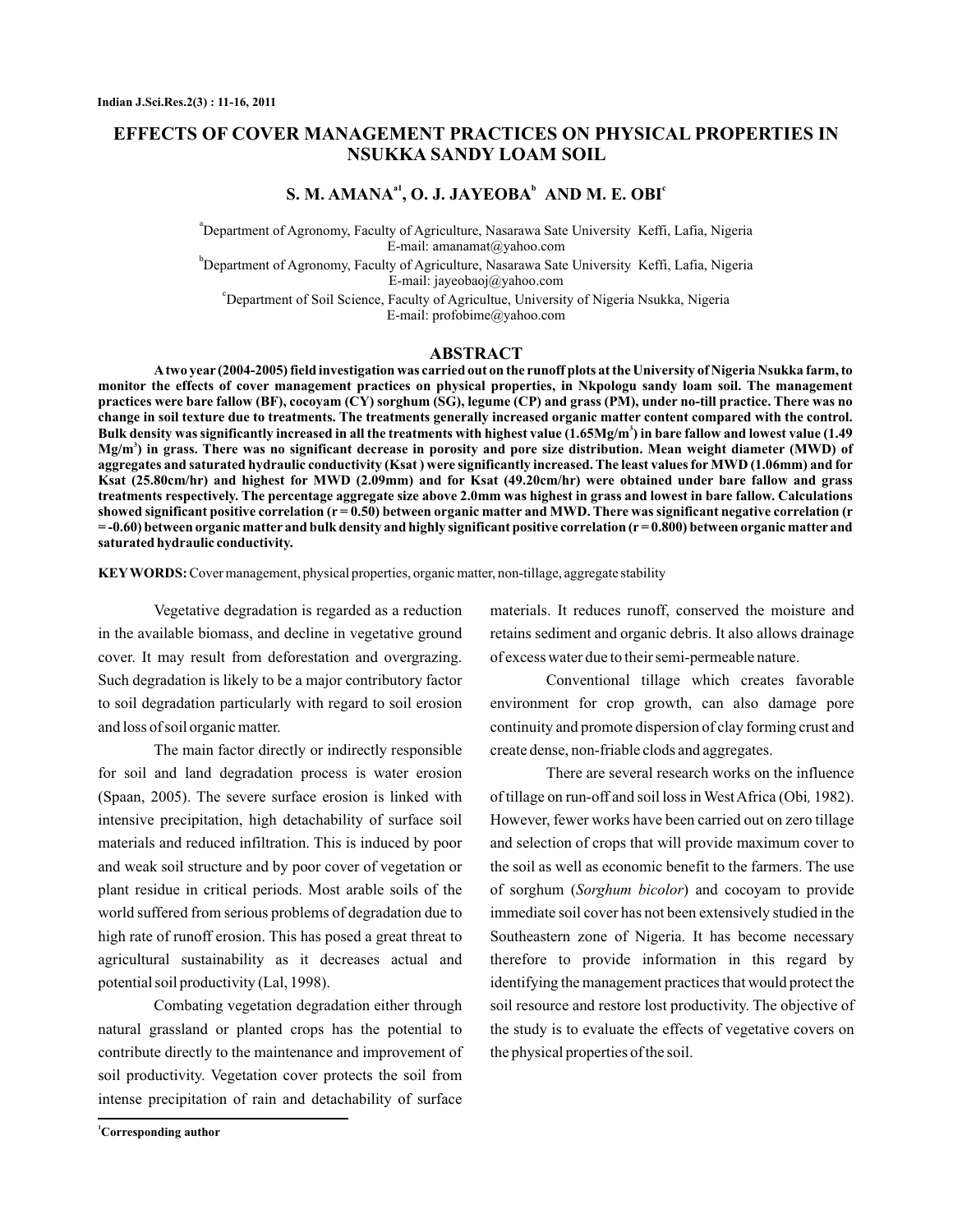### **MATERIALSAND METHODS**

#### **Site Description**

latitude 06°51'N and longitude 07°24'E, and mean elevation This study was carried out on fairly steep (5% slope) runoff plots established by Soil Science Department, University of Nigeria Nsukka in 1973. The run off plots measured 20m x 3m and spaced 50cm apart.Asbestos sheets were driven into the soil to a depth of 10cm along the top ends and sides of the plot. The study area is located between of 400m above sea level. The plots were established to monitor the long-term effects of different soil/crop management practices on soil loss and run-off.

The soil is an Ultisol (Acrisol, FAO; sol ferrallitique, French system) belonging to the Nkpologu series. It is deep, porous, and red to brownish red and derived from sandy deposit of false bedded sand stones, classified as typic paleustult.

The mean annual temperature is 27°C with minimum and maximum of 21°C and 31°C (UNN meteorological station). The area is characterized by a humid tropical climate with wet and dry season (Obi, 1982). The rainfall is bimodally distributed with annual total of about 1750mm.

## **Land Preparation and Layout**

of  $61.8m<sup>2</sup>$  and total area of the experimental site was In early May 2004 experimental plots were selected at the run-off site. Each of these plots had been left fallow, for about 5years. All the plots were carefully cleared using cutlass and local hoes without destroying the structure of the soil. The experimental plots were arranged in a completely randomized design (CRD) with five treatments and three replications. Each treatment plot with an area 0.093ha. Non-tillage practice was applied to all the plots. The treatments include; BF (Bare fallow), CY (Cocoyam), SG (Sorghum), CP ( *Centrosema pubescens)* PM ( *Panicum maximum)*

### **Crop Establishment**

The test crops were Cocoyam (CY) and Sorghum (SG). Cocoyam was planted at the rate of one corn per hole and at a planting distance of 46cm x 46cm with a careful opening of soil by hoe. Sorghum was planted at the rate of 3 seeds per hole and thinned to a stand at 4 weeks after planting (WAP). The planting distance was 75cm x 60cm.

*Centrosema pubescens (CP)* and *Panicum, maximum (PM)* were established through seedlings. The bare plots were kept weed-free by means of a hoe.

### **OBSERVATIONS**

#### **Particle Size Distribution**

Particle size analysis was carried out using the method of hydrometer as described by Gee and Bauder (1986). The pretreatment entailed the dispersion of sample with sodium-hexameta-phosphate. In this method, soil samples were soaked in calgon for 24 hours and later stirred with mechanical agitator before the hydrometer test.

## **Mean Weight Diameter**

The distribution of aggregates was estimated by the wet-sieving technique and mean weight diameter (MWD) of the stable aggregates was determined by the method of Kemper and Rosenau (1986).

$$
MWD = \sum_{I=1}^{n} x_i w_i
$$

stable aggregates  $X_i$ , the mean diameter of each sieve fraction (mm) and  $W_i$  the proportion of total sample weight Where, MWD is the mean weight diameter of in the corresponding size fraction, after deducting the weight of sand (upon dispersion and passing through the same sieve). Higher values of MWD indicate the dominance of less erodible, large aggregates of the soil.

### **Soil Moisture Retention**

Water retention at low suctions was determined using the same core sample used for bulk density and porosity. The metal cores used had dimensions of 5.5cm diameter and 5cm height. After saturation for 24 hours the cores were used to measure soil water retention at 0.06 bar using 60cm tension table and then oven dried at 105°C for 24hours.

#### **Saturated Hydraulic Conductivity**

Saturated hydraulic conductivity, (K) was determined by Klute (1986) method.

### **Pore Size Distribution**

Total porosity was determined using undisturbed cores method. Macro porosity and micro porosity were determined from the volumetric water content at field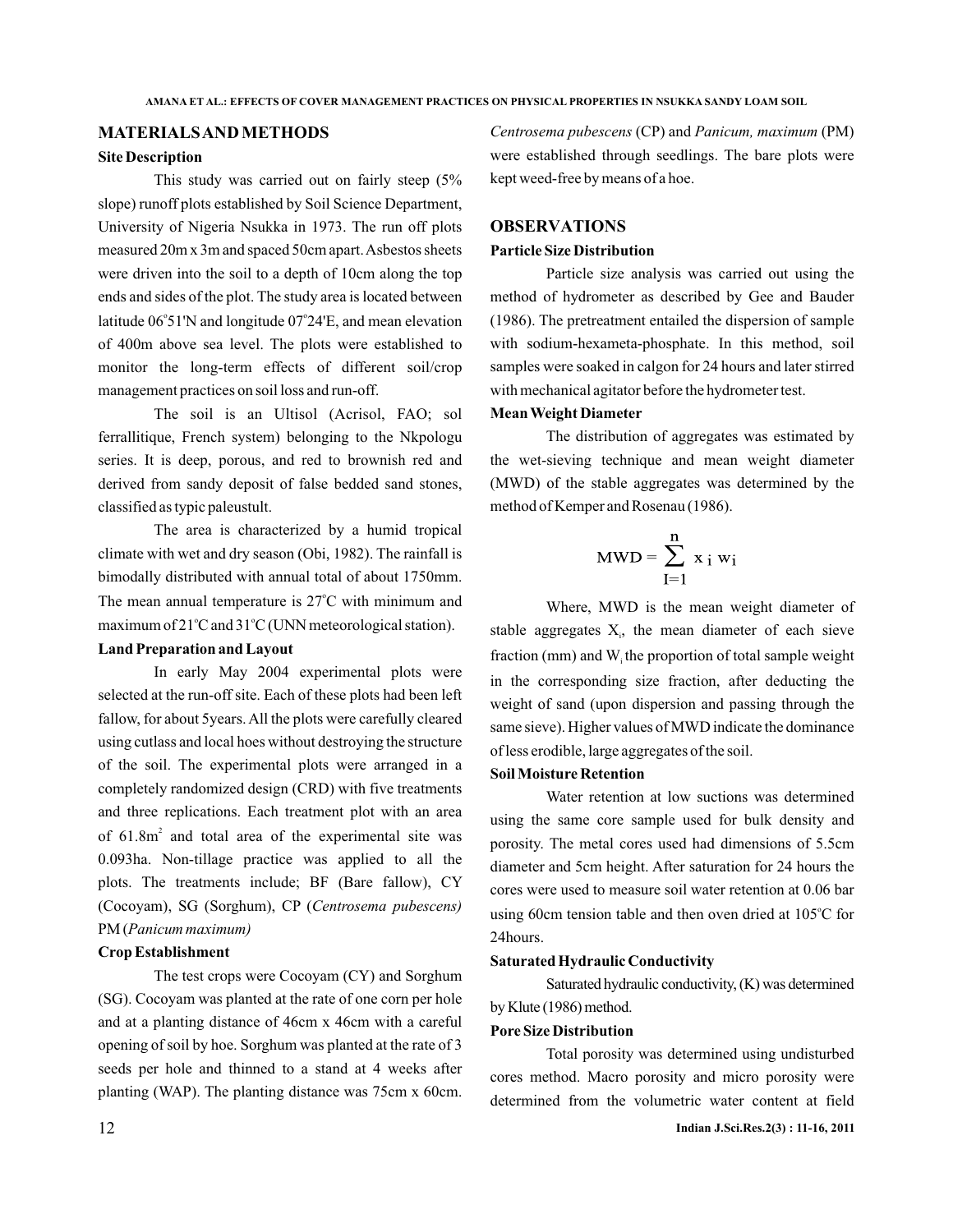capacity (Plint and Plint, 2002).

#### **Bulk Density**

The soil dry bulk density was determined using the core method.

#### **Organic Matter Content**

Organic matter content was determined in duplicate using Walkley and Black's method.

### **RESULTSAND DISCUSSION**

#### **Texture and Organic Matter**

The textural analyses of the soils under the different management practices for the two years of study are presented in Table 1. The results show that there was no change in the texture of the soil as a result of various management practices introduced. The soil had predominantly sandy loam texture. The inability of the different management practices to change the texture might be attributed to the fact that texture is a function of parent material (Obi andAnikwe,1999).

There was no significant change in organic matter content of the soil in the first year (2004) of study. In the second year (2005), organic matter content was significantly increased by the different treatments as compared to bare fallow. Increase in organic matter content might be attributed to recycling of plant biomass and organic debris (Zhang et al., 2007). Addition of organic manure and increase in root biomass apparently improves organic matter contents.

| Table 1: Particle size distribution and organic matter content of the top (0-15cm) soil |  |  |
|-----------------------------------------------------------------------------------------|--|--|
|-----------------------------------------------------------------------------------------|--|--|

| <b>Treatments</b>    | Organic matter<br>content g/kg | Sand<br>$\%$ | <b>Silt</b><br>$\frac{6}{10}$ | Clay<br>$\%$ | <b>Texture</b> |
|----------------------|--------------------------------|--------------|-------------------------------|--------------|----------------|
| 2004                 |                                |              |                               |              |                |
| Bare fallow          | 10.3                           | 82.8         | 4.9                           | 12.3         | <b>SL</b>      |
| Cocoyam              | 10.9                           | 84.1         | 3.9                           | 12.0         | <b>SL</b>      |
| Sorghum              | 11.2                           | 82.1         | 5.9                           | 12.0         | <b>SL</b>      |
| Centrosema pubescens | 11.0                           | 85.0         | 3.2                           | 11.8         | <b>SL</b>      |
| Panicum maximum      | 14.0                           | 83.4         | 3.9                           | 12.7         | SL             |
| $LSD(p=0.05)$        | <b>NS</b>                      |              |                               |              |                |
| 2005                 |                                |              |                               |              |                |
| Bare fallow          | 10.5c                          | 81.4         | 3.6                           | 15.0         | <b>SL</b>      |
| Cocoyam              | 11.8bc                         | 82.0         | 5.0                           | 13.0         | <b>SL</b>      |
| Sorghum              | 13.2 <sub>b</sub>              | 81.3         | 3.7                           | 15.0         | <b>SL</b>      |
| Centrosema pubescens | 12.2 <sub>b</sub>              | 82.6         | 4.4                           | 13.0         | <b>SL</b>      |
| Panicum maximum      | 14.8a                          | 82.6         | 3.4                           | 14.00        | <b>SL</b>      |
| LSD ( $p=0.05$ )     | 0.152                          |              |                               |              |                |

In the column, values followed by the same letter are significantly differentNS=Non significant

#### **Bulk Density, Total Porosity and Pore Size Distribution**

Data related to bulk density, porosity, pore size distribution and MWD are presented in table 2.It is apparent from table 2 that in 2004, the differences observed among the treatments with respect to bulk density were not significant. In 2005, the bulk density decreased by the treatments excluding bare fallow and the differences observed were statistically significant.

According to Milton et al., (2006) soils under conservation tillage practices usually exhibit higher soil bulk density and lower total and macro porosity compared to those under conventional tillage practices. This result also agrees with the work of Greenland (1981), which reported increase in bulk density under zero tillage. The highest bulk density  $(1.65Mg/m<sup>3</sup>)$  observed in 2005 under bare fallow may be attributed to rain drop impact and top soil removal by erosion (Mbagwu et al., 1984).

It was observed that there was no significant effect on total porosity and pore size distribution due to treatments. The effect of treatments on the MWD for the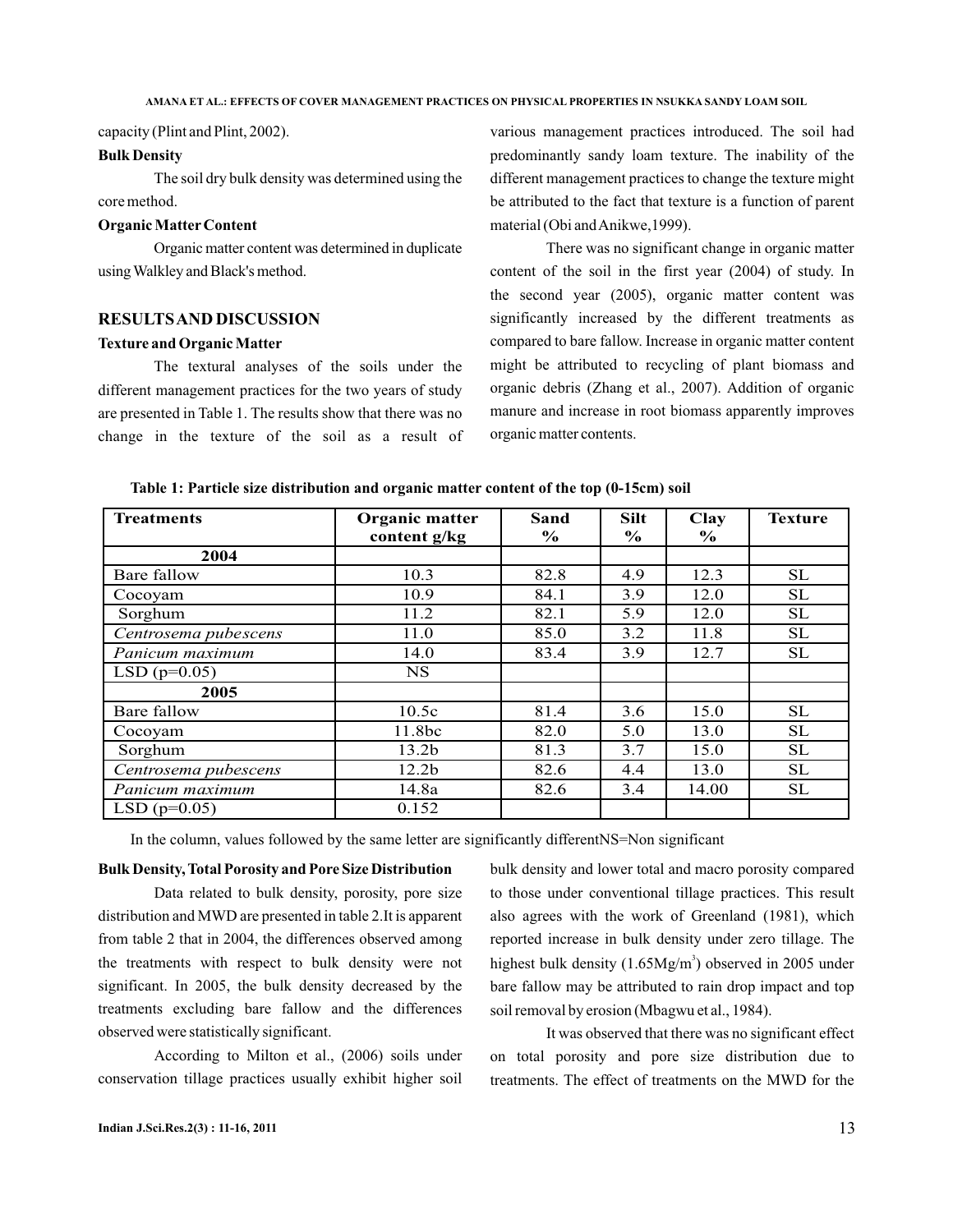first year (2004) was not statistically significant. This may be attributed to low organic matter contents. Significant effect of the treatments (PM, CY, SG, and CP) were observed on bare fallow. The results indicated that the soil under cover treatments exhibited higher stability compared to under bare fallow. This might be attributed to the buildup of organic matter in the soil during the first and second years of the experiment.

### **Aggregate Size Distribution**

Aggregate size distribution is shown in Figure 1. It

**Treatments** Bulk density **(Mg/m<sup>3</sup> ) Total porosity (%) Macro-porosity (%) Micro-porosity (%) MWD (mm) 2004** Bare fallow 1.5 1.5 45.9 11.4 34.5 1.0 Cocoyam 1.5 1.5 47.1 18.4 28.5 1.6 Sorghum 1.4 1.4 46.0 17.5 28.7 1.6 *Centrosema pubescens* 1.5 48.4 18.1 30.3 1.7 *Panicum maximum* 1.4 1.5.8 13.0 32.8 1.8 Mean 1.5 1.5 46.6 15.7 31.0 1.6  $LSD(p=0.05)$  NS NS NS NS NS NS **2005** Bare fallow 1.6b 1 47.1 14.0 33.0 1.0b Cocoyam 1.5ab 46.9 13.8 33.0 1.6a Sorghum 1.5a 46.0 16.6 30.1 1.7a *Centrosema pubescens* 1.5a 45.2 16.1 29.1 1.8a *Panicum maximum* 1.4a 1 44.4 9.4 35.3 2.1a Mean 1.5 1.5 45.9 14.0 32.1 1.7  $LSD(p=0.05)$  0.07 | NS NS NS NS 0.56

**Table 2: Physical properties of the top (0 – 15cm) soil**

In each column, values followed by the same letter are not significantly different.NS=Non significant

was clearly observed that the size range greater than 2.0 mm was lowest (17.0%) for soil under bare fallow compared to the grass (61.6%), cocoyam (41.0%), sorghum (40.0%) and legume (33.2%).The soil under bare fallow has the highest percentage of micro-aggregate (19.8%) whereas grass has the lowest size (10.4%). These small size soil particles can easily be lost with runoff (Zhang et al.; 2007). The poor aggregation in legume could be traced to poor establishment of legume in the first year.

### **Saturated Hydraulic Conductivity (Ksat)**

Saturated hydraulic conductivity (Ksat) of the soil under different cover management practices is presented in Table 3. In 2005 there was significant treatment effect

## **Interrelationships Between Organic Matter and Physical Properties**

 $(P > 0.05)$  with Ksat value ranging from 25.80 cm/hr in BF to 49.20 cm/hr in PM. In the first year there were no significant differences in the Ksat values under the various treatments. This is as results of low organic matter contents which is responsible for soil aggregation. Generally, the plots with plant cover tended to show higher hydraulic conductivity values compared to those under bare fallow. The higher Ksat value observed under vegetative cover and no-tillage may be due to channeling and loosening effects of

root and soil fauna (Greenland; 1981).

In the first year there was no significant relationship between organic matter and bulk density, but in the second year organic matter significantly and negatively correlated with bulk density ( $r = -0.622$ ). This indicates that low organic matter contributed to the increase in bulk density.

Organic matter content had significant positive correlation with MWD of water-stable aggregates in the second year (Table 4) which indicates that organic matter is a major binding agent and addition of organic materials by plant to the soil improved the soil structure. According to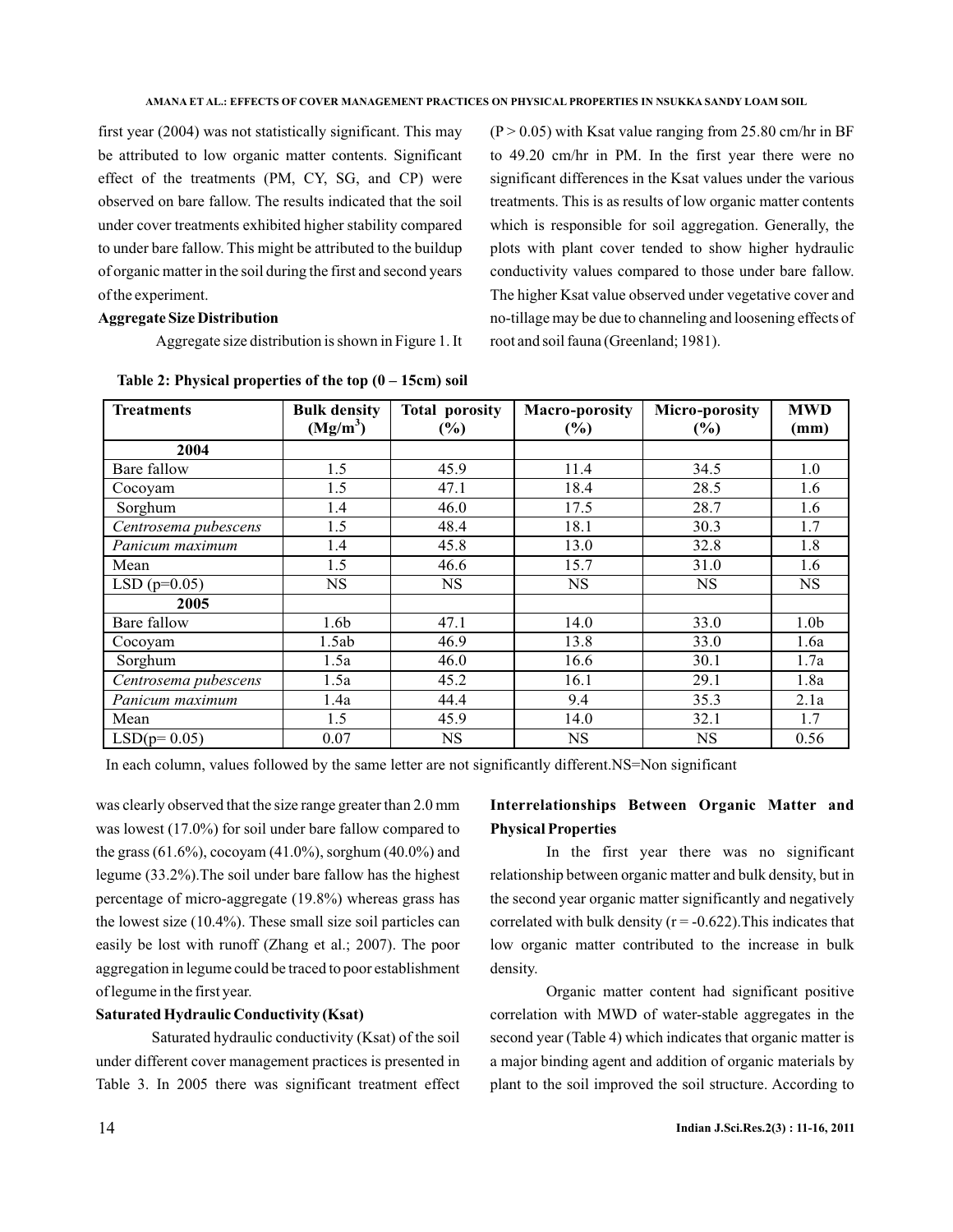

Fig 1: Aggregate size distribution of the soil after 2 years under different cover management

| <b>Treatments</b>    | Saturated hydraulic conductivity |        |  |
|----------------------|----------------------------------|--------|--|
|                      | 2004                             | 2005   |  |
| Bare fallow          | 19.3                             | 25.8b  |  |
| Cocoyam              | 21.8                             | 30.7ab |  |
| Sorghum              | 28.7                             | 34.4ab |  |
| Centrosema pubescens | 30.3                             | 39.8ab |  |
| Panicum maximum      | 22.8                             | 49.2a  |  |
| LSD ( $p=0.05$ )     | <b>NS</b>                        | 17.0   |  |

**Table 3: Saturated hydraulic conductivity (cm/hr) of the top (0 15cm) soil**

In the column, values followed by the same letter are not significantly different. NS=Non significant

Mbagwu et al. (1984), the type of surface active agents which enter the soil was important in maintaining soil aggregate stability.

Organic matter content showed a highly significant positive relationship with saturated hydraulic conductivity

in the second year ( $r = 0.765$ ). The positive relationship between organic matter and hydraulic conductivity implies that organic matter influenced the soil structure, and enhanced better flow of water.